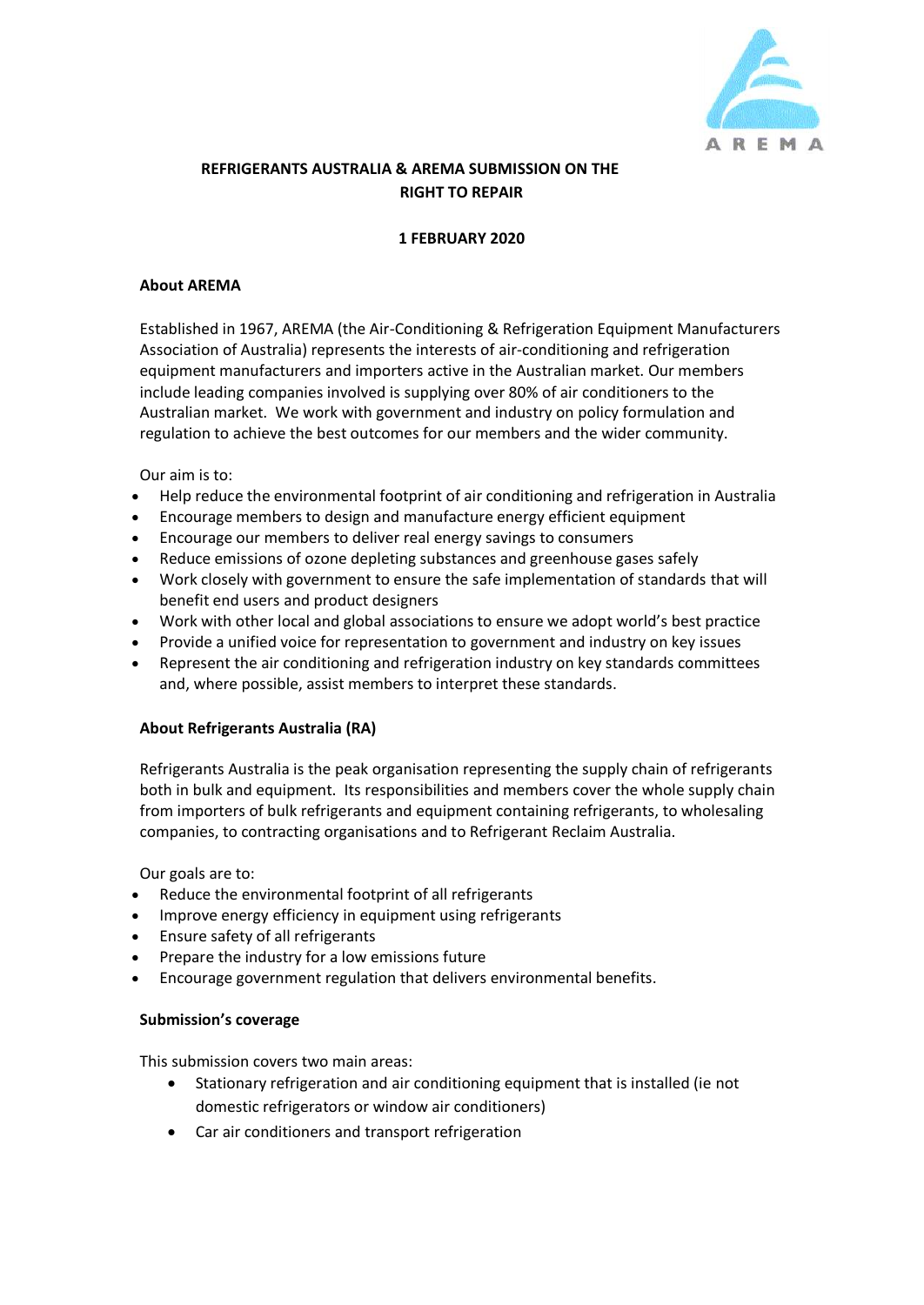



#### **Overarching Position**

AREMA and RA support a right to repair by consumers. We recognise that refrigeration and air conditioning equipment is expensive and can require repair on occasion.

# **Is there a problem today?**

AREMA and RA would observe that there is a strong and vibrant repair industry existing today. Because of the need to regulate refrigerants for safety and environmental reasons (more on this later) refrigerants can only be bought, sold by registered companies and used by federally licensed technicians under the Australian Refrigeration Council (ARC).

In its 2020 Annual Report, the ARC stated that there were 104,706 businesses and technicians covered by its scheme (there are about 80,000 technicians split evenly between mobile and stationary sectors). This workforce is focused on repair, maintenance and installation of equipment and is more than sufficient to meet the needs of Australia's population. The ARC further facilitates the public's access to repair by helping them identify people in their area whom are able to assist with repair and maintenance activities.

Additionally, manufacturers and installers typically provide support for maintenance on an ongoing basis through authorised dealers. There is effective access to repair personnel.

As a result of this, RA and AREMA would contend that sufficient avenue for repair exists.

### **Is an alternative approach to broadening repairers possible and sensible**?

In short, we contend the answer is no. The use of refrigerants is currently restricted today for sensible reasons, including:

Safety: Refrigerants have risks. Some are flammable and others toxic. There have already. Been incidents in Australia and New Zealand as a result of untrained people involved in refrigeration systems leading to significant injury and death (2 deaths in Victoria on 2014, multiple serious injuries requiring hospitalisations in Perth, Adelaide, Melbourne and Queensland over the last decade).

Fostering an environment where more people with insufficient training, tools and expertise represents an unacceptable risk to the repairers and to the public that would be exposed to poor work practice. This risk will be exacerbated in the future as newer refrigerants are introduced that will tend to be more flammable.

Environmental Reasons: Most refrigerants are very potent greenhouse gases – up to thousands of times more potent than CO. (For example, it is quite likely that the refrigerant in your car air conditioner has the same potency if released as driving the car for 2 months). The requirements to ensure repair personnel were licensed was a critical reason behind the amendments to the *Ozone Protection and Synthetic Greenhouse Gas Management Act* in 2004 that put in place requirements for repairers to meet minimum levels of competency and be licensed.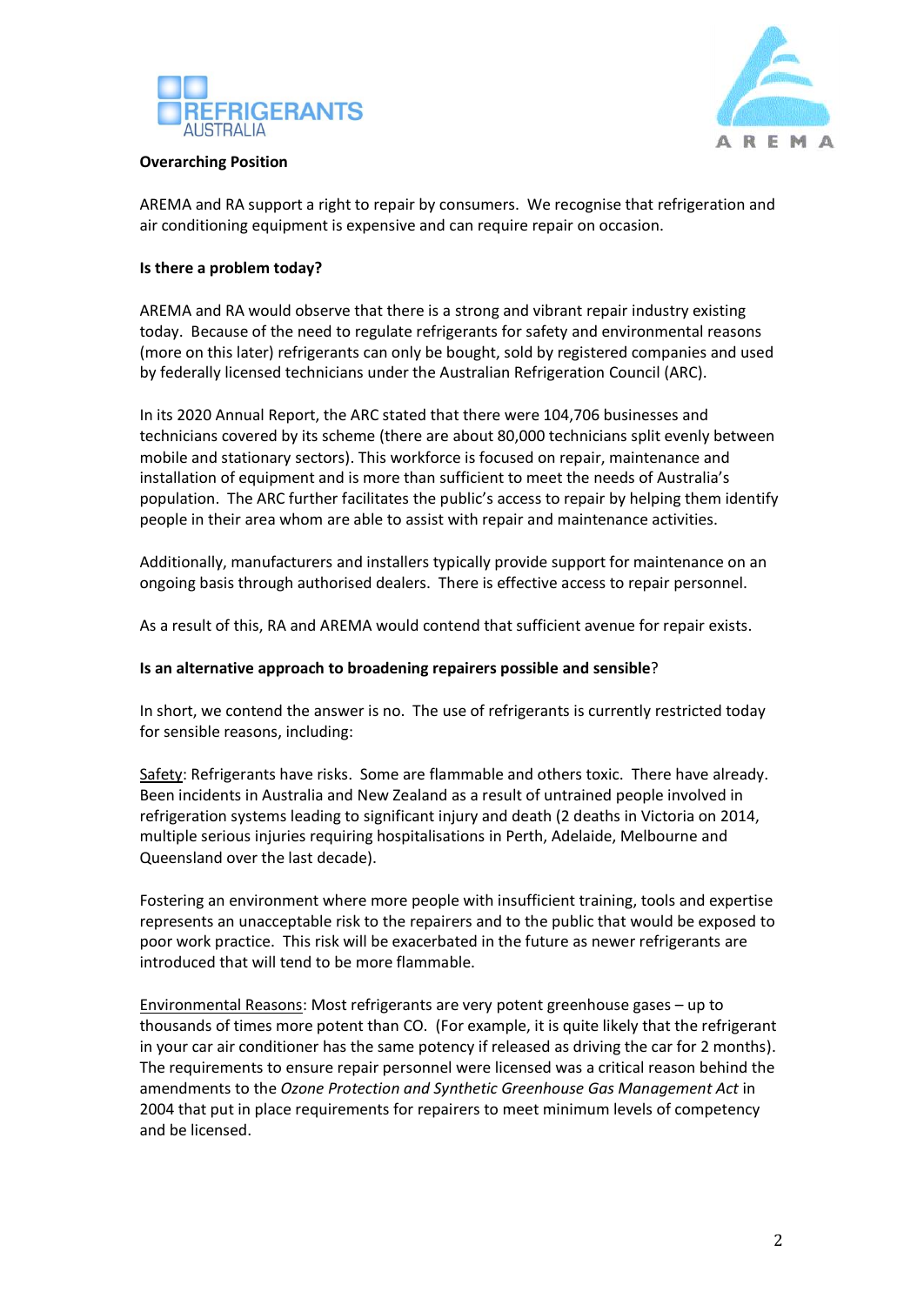



Technical Sophistication: Refrigeration and air conditioning equipment is far more technically sophisticated than it was just a decade ago. Over the past 20 years, the energy efficiency of refrigeration and air conditioning equipment has improved by over 60% according to the Federal Department of Industry. These improvements are mostly due to increased sophistication of the equipment. A greater range of tools are required, as well as a greater level of knowledge and sophistication by the repairer. Additionally, the old approach of simply regassing equipment is now illegal – equipment must be repaired and not just "topped up". All of this means that it would be counterproductive to open up repairs to people who were not well trained and highly competent. This increased sophistication is also seen in the software that operates equipment and requires detailed knowledge for repair and alteration.

For these reasons, AREMA and RA contend that an alternative approach in opening up the right to repair is not warranted.

# **Changes to Equipment - design**

We note the proposal to require change equipment design to better facilitate repair. We urge caution. The goods we are discussing are traded broadly internationally and there are few if any changes made for the Australian market, as we represent somewhere around 00.5% of the total market. It is not reasonable to expect international manufacturers to change their design as a result of any future bespoke Australian regulation.

We would also observe it is likely not necessary. The impact of regulatory changes in the EU and US will result in changes to the equipment sold here. Quite simply, we will get all of the benefits of international regulatory change without needing to regulate ourselves.

### **Changes to Equipment – gluing and similar practice**

RA and AREMA point out that for both environmental and safety reasons manufacturers are increasingly looking to better seal components. While we acknowledge this makes repair more difficult, we would point out the motivation is to reduce refrigerant leakage and the concomitant safety and environmental risks that increase when leaks occur. Again, we would caution against making regulatory changes that would reduce the safety and environmental performance of the equipment we manage.

### **What about waste?**

AREMA and RA would observe that refrigerant waste in the sector is managed by Refrigerant Reclaim Australia. This industry-led, award winning program is highly successful at recovering used refrigerant at the end of its life and involves every importer of refrigerant whether in bulk or pre-charged equipment. Recovery has been a long-standing practice within our industry for the last quarter of a century.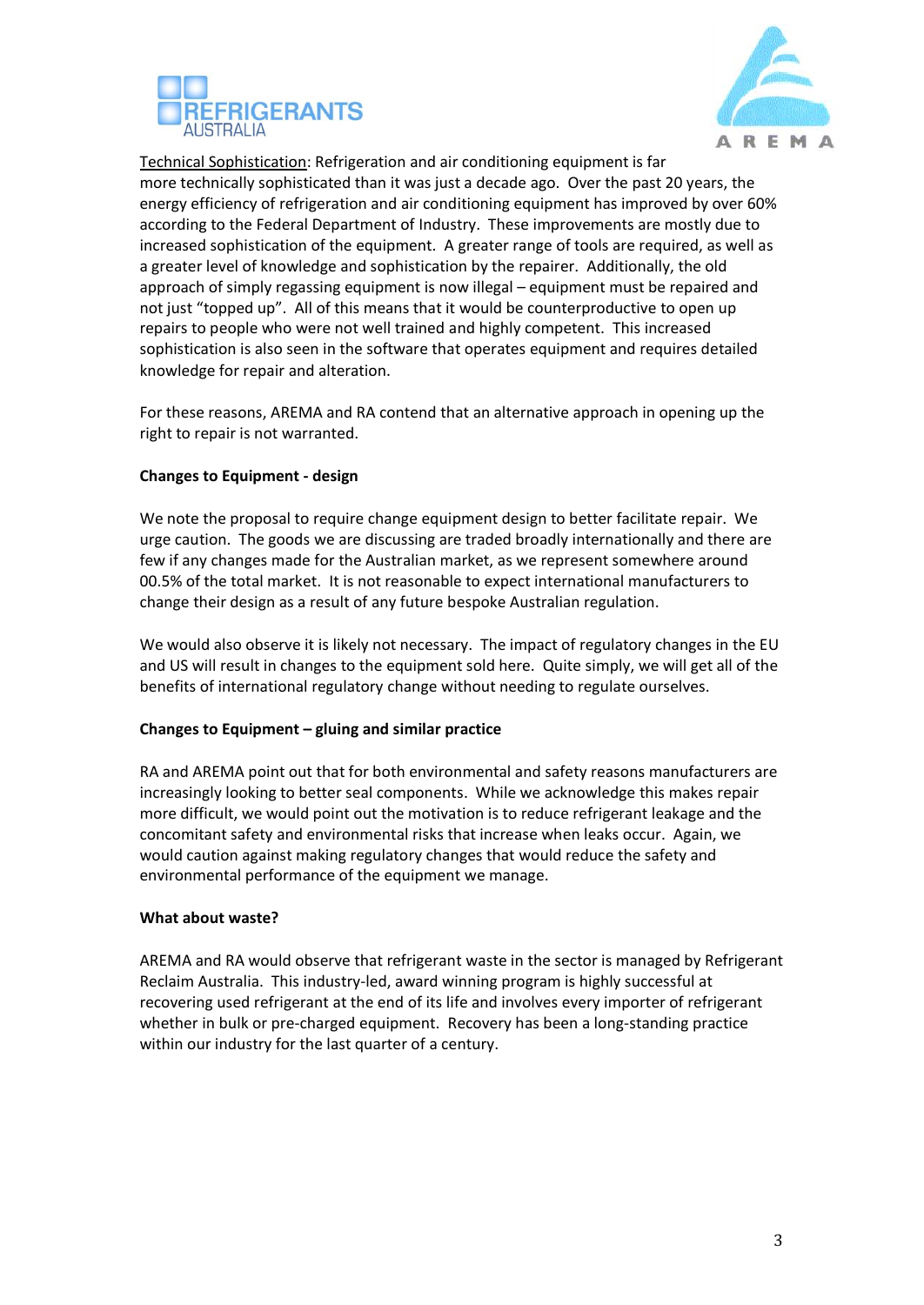



In part because of the practice and also because of the high value of copper and other materials within refrigeration and air conditioning equipment, previous assessments by the Federal Department of the Environment (2014/15) on developing a product stewardship scheme for air conditioners demonstrated that additional requirements on industry were cost prohibitive given the already high rates of recovery.

# **Further information**

AREMA and RA thank the Productivity Commission for their discussion paper. We look forward to engaging further as your thinking develops on this issue. Feel free to contact Mr Greg Picker for further details or consultation.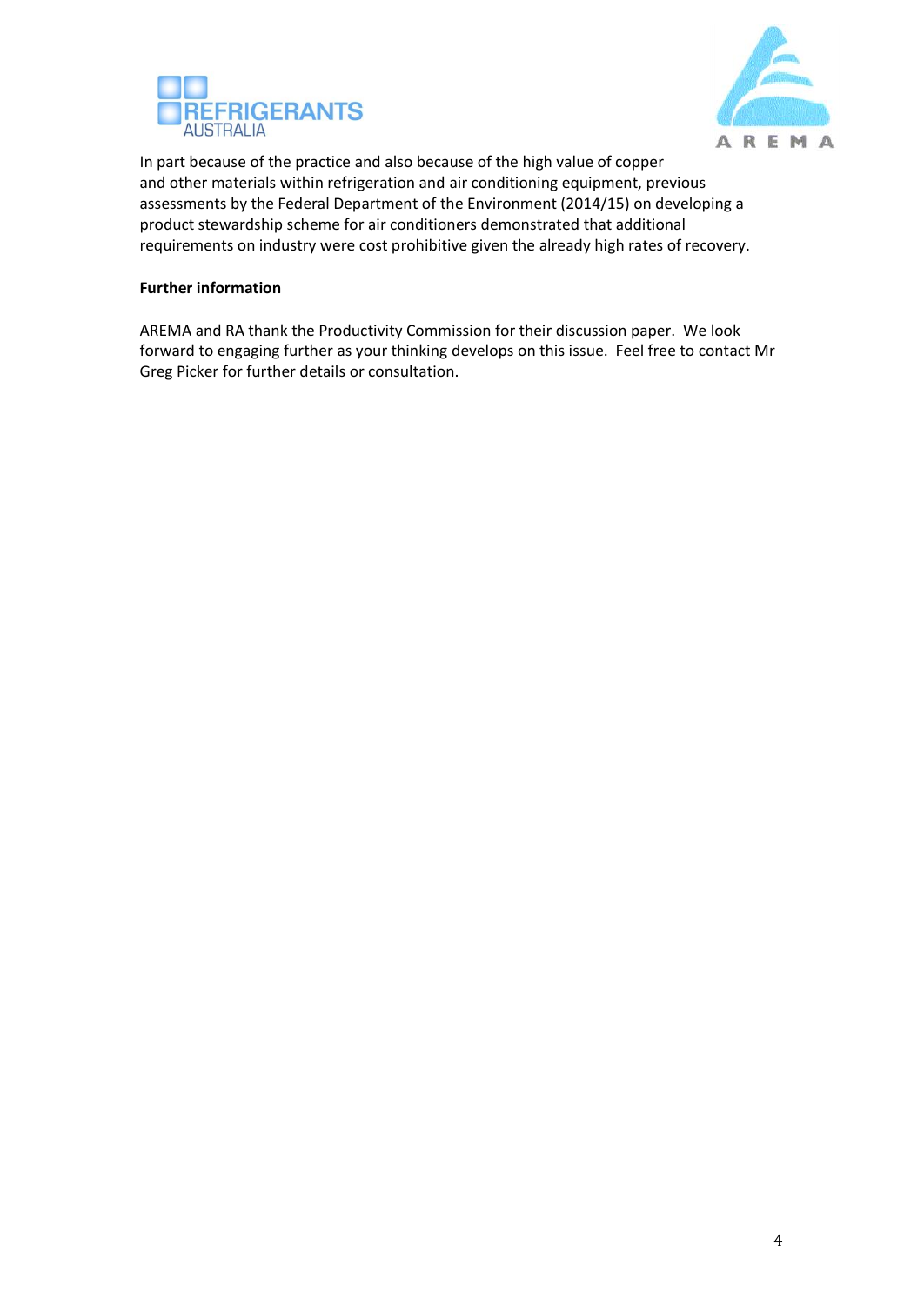



# **Productivity Commission Questions**

1. What would a 'right to repair' entail in an Australian context? How should it be defined?

The 'right to repair' relates to the ability of consumers to have their products repaired at a competitive price by the repairer of their choice. With respect to equipment covered in this submission we do not believe there are unnecessary barriers to achieving this as consumers have abundant choice in repair services, parts are readily available and market forces result in competitive pricing. See above for details on numbers of repairers.

In our view, repairs under consumer guarantee or manufacturer warranty are a special case not covered in the issues paper.

# 2a What types of products and repair markets should the Commission focus on?

Products and repair markets where there is evidence of problems. We do not believe this is the case for refrigeration and air conditioning equipment.

3a Do the consumer guarantees under the ACL provide adequate access to repair remedies for defective goods? If not, what changes could be made to improve access to repair remedies? Are there barriers to repairing products purchased using new forms of payment technologies, such as 'buy now pay later'?

We do not believe there are barriers for access to repair remedies for refrigeration and air conditioning equipment.

3b Is the guarantee of available repair facilities and spare parts effective in providing access to repair services and parts? Or is the opt out clause being widely used, making the guarantee ineffective?

We do not believe there is a lack access to repair services and spare parts in the refrigeration and air conditioning market. We are not aware of instances of the opt-out clause being used in this market.

# Information requests 3c, 3d and 4a

No comments.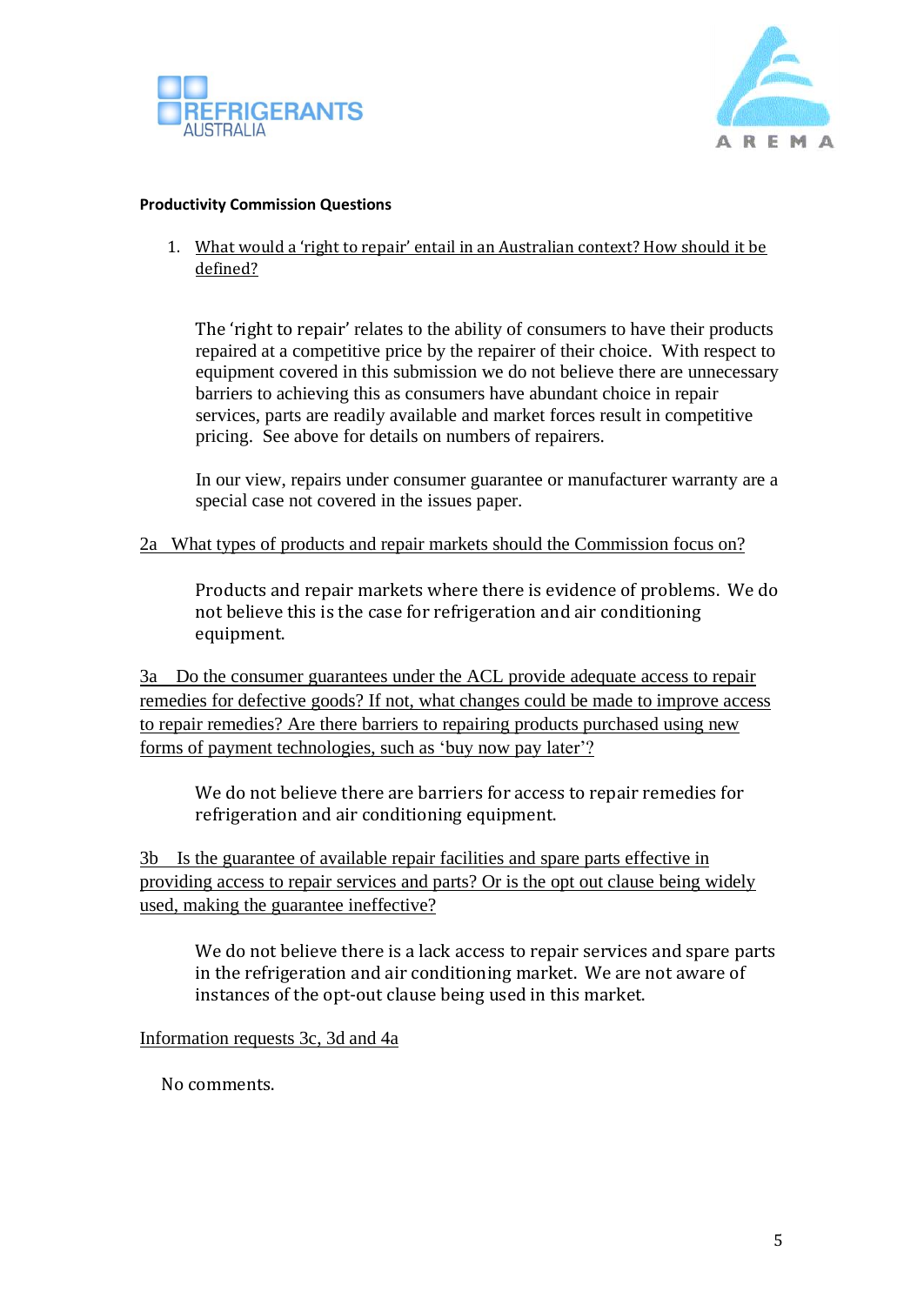



4b Is there any evidence of a difference in quality, safety or data security between authorised repair networks and independent repairers? Are there ways to address concerns around quality, safety or data security while promoting a vibrant independent repair market?

Refrigerants Australia and AREMA do not have any information on this question

Information requests 4c to 4g

No comments.

5c Do current IP protections pose a significant barrier to repair in Australia?

We do not believe IP protections pose a significant barrier to repair in the refrigeration and air conditioning market.

IP protections apply to manufacturer service and repair information which contain the specific and detailed information for fault diagnosis and repair applicable to their products. In an R2R context we believe it is in the interests of consumer safety and achieving successful repair outcomes that this information is available and used by licensed persons that have the requisite specialist knowledge and skills to use it safely and successfully. This is not necessarily the case for those whom have not received specialist training from manufacturers, even though they may be licensed in the applicable jurisdiction to undertake service and repair work.

Information request 5d

No comments.

6a What evidence is there of planned obsolescence in Australian product markets? Do concerns about planned obsolescence principally relate to premature failure of devices or in them being discarded still working when more attractive products enter the market?

RA and AREMA know of no company involved in the sale or manufacture of refrigeration and air conditioning equipment that has planned obsolesce

Information requests 6b to 6f and 7

No comments.